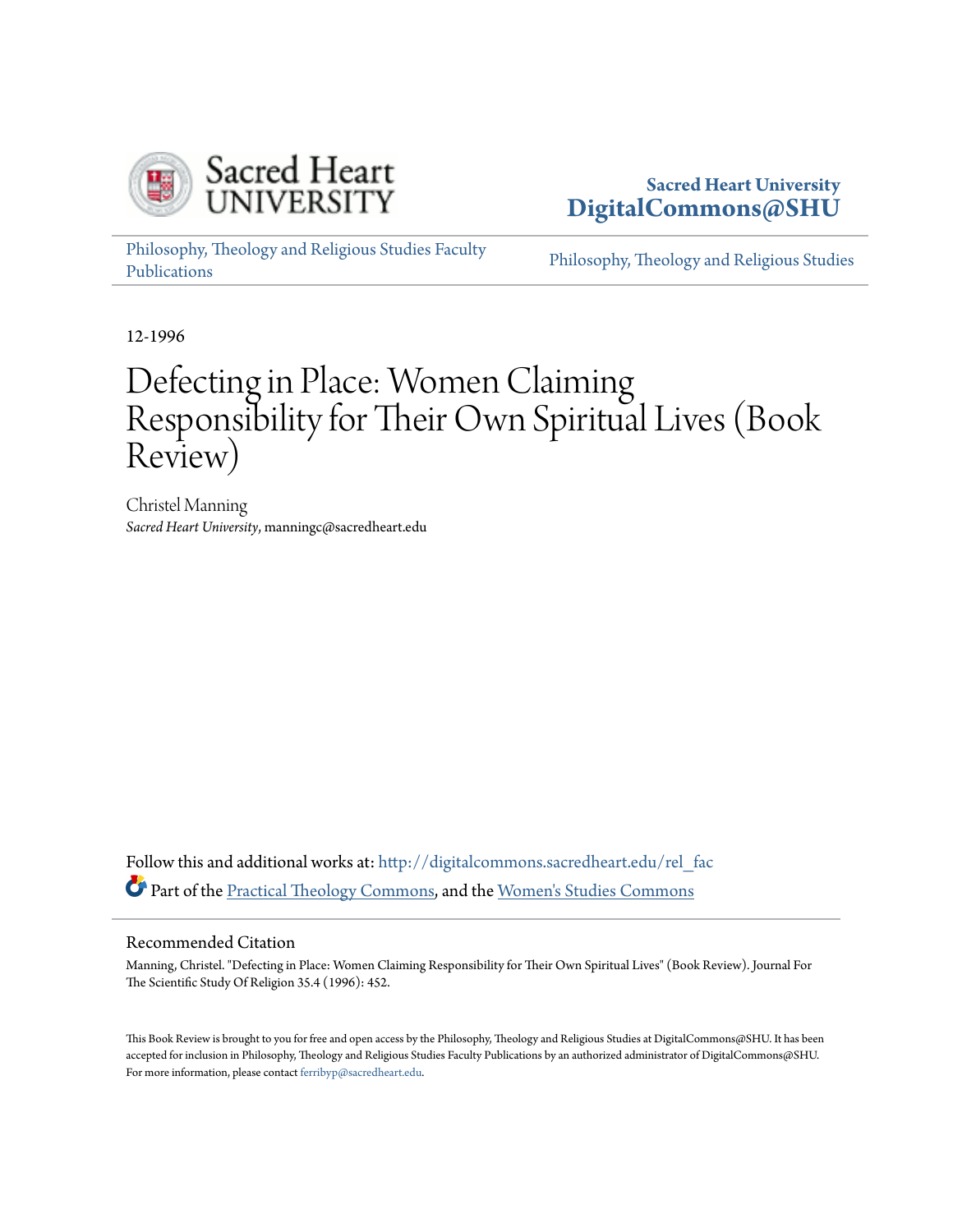## DEFECTING IN PLACE: WOMEN CLAIMING RESPONSIBILITY FOR THEIR OWN SPIRITUAL LIVES

By Miriam Therese Winter, Adair Lummis, and Allison Stokes. New York: Crossroad, 1994. v-xii + 312 pp. \$22.95 cloth.

The many volumes written on feminist theology might suggest that feminists are so dissatisfied that they are leaving the churches in droves. Not so, say Winter et al., whose nationwide survey of almost 4000 Protestant and Catholic women suggests that, while many feminists are alienated by sexism in their churches, the majority choose to remain active participants in their congregations. These women have not resigned themselves to patriarchy; rather, with support from feminist spirituality groups, they participate on their own terms and thus become potential agents of change. They are, in the authors' words, "defecting in place."

Defecting in Place is an important book that raises as many questions as it answers. The first half of the book presents the authors' discussion of the survey results, some of which are new and surprising. They are the first to profile and categorize the variety of women's spirituality groups that exist within Christian congregations. Contrary to the widely held perception (especially among secular feminists) that feminist spirituality groups are escapist and prevent women from engaging in social reform efforts, the authors provide evidence that involvement in such groups actually increases the likelihood that a woman will engage in political activism. Other findings of this book have implications beyond the study of feminism. The authors show that defecting in place is a phenomenon found across all major Christian denominations, both Catholic and Protestant, and in both liberal and conservative churches. This finding suggests that the common use of church membership as an indicator of religious conservatism or liberalism may not yield an accurate measure. In describing how women defect, the book shows that Jesus and the goddess are compatible god-images. This conclusion suggests that women's participation in goddess-spirituality need not mean a loss of commitment to the Christian community, a fact that has important implications for theories of religious conversion.

While the data themselves are fascinating, the treatment of these data is open to question. One problem is organizational. The women's responses are organized into two groups: Catholics and "Protestants and related traditions." Yet it is arguable that there are more differences today between liberal and conservative Protestants than there are between Protestants and Catholics. The term Protestant (never mind "related traditions") covers such a wide diversity of traditions that one wonders how useful it is as an analytical category. A more significant problem is the lack of analysis or story. Each of the first five chapters of this book begins with up to 40 pages of quotes from the women interviewed — without any comment by the authors. I suppose this arrangement reflects a postmodern feminist commitment to letting one's research subjects speak for themselves and not forcing the particularities of an individual's experience into the researcher's meta-narrative. But without a narrative about who these women are, the authors are not so much giving them a voice as using their voices to make a feminist point — a point that could have been made by selecting just a few representative quotes. Aside from finding these sections repetitive and difficult to follow, I would have liked to hear more about what the authors think about the data they collected.

Instead, the second half of the book presents the reflections of 10 other feminist scholars on the authors' findings. These essays are helpful because they present ways of understanding the data that are often different from, and sometimes even critical of, those of the authors. Fiorenza points out that it is important to distinguish between women's spirituality groups that are feminist and those that are not. Indeed, several studies of women in conservative religious communities have found an emphasis on women's spirituality that is quite compatible with patriarchal values. The fact that 20% of women surveyed by Winter and her colleagues did not test out as feminist by the authors' criteria suggests that participation in a women's spirituality group is not necessarily a sign of defection. Other commentators criticize the lack of African-American and Hispanic respondents in the sample, a limitation the authors acknowledge. Eugene argues that African-American women differ from white women in that the former are not defecting in place but defining a new spirituality of survival. Yet it is not clear how this new spirituality is different from defecting in place: many white feminists surely believe that they, too, are defining